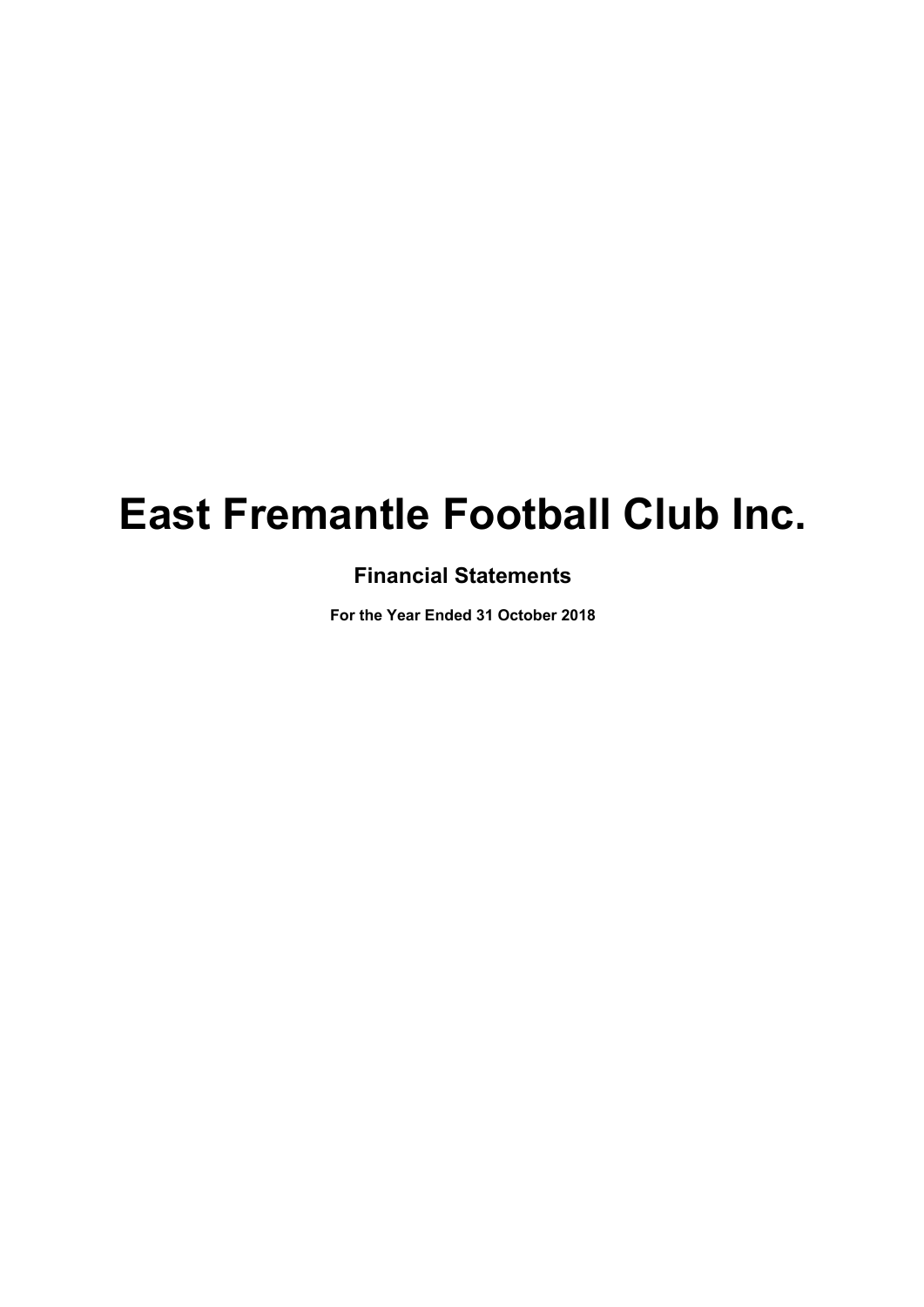# **Contents**

# **For the Year Ended 31 October 2018**

| <b>Financial Statements</b>         |    |
|-------------------------------------|----|
| Statement of Profit or Loss         |    |
| Statement of Assets and Liabilities | 2  |
| Statement of Changes in Equity      | 3  |
| <b>Statement of Cash Flows</b>      | 4  |
| Notes to the Financial Statements   | 5  |
| Directors' Declaration              | 9  |
| Independent Audit Report            | 10 |
|                                     |    |

Page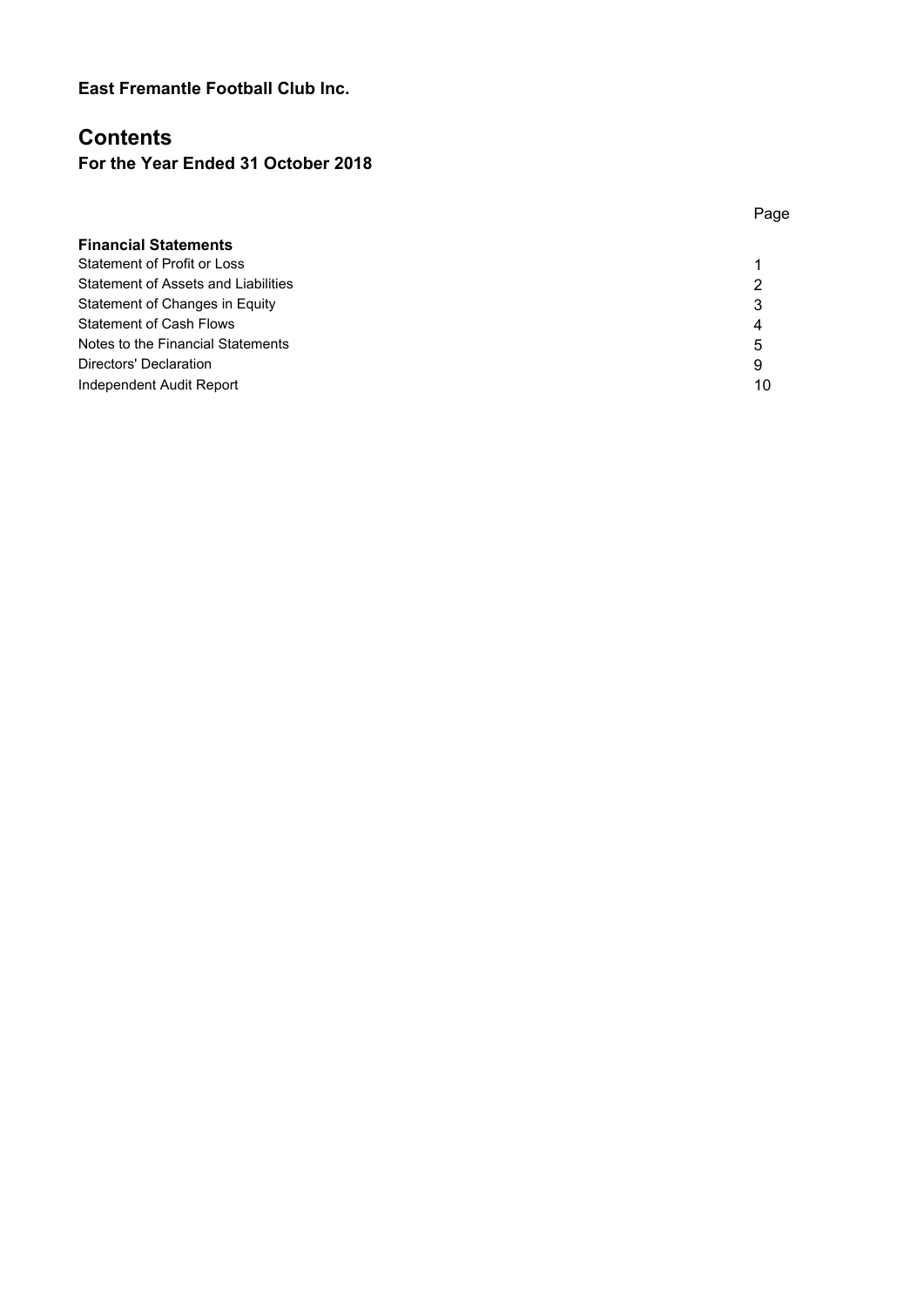# **Statement of Profit or Loss For the Year Ended 31 October 2018**

|                                                        |             | 2018      | 2017      |
|--------------------------------------------------------|-------------|-----------|-----------|
|                                                        | <b>Note</b> | \$        | S         |
| Income                                                 |             |           |           |
| Administration and Management Fees                     |             | 537,524   | 608,694   |
| Bar Income                                             |             | 189,915   | 335,506   |
| <b>Facilities Income</b>                               |             | 141,990   | 129,801   |
| Football Participation Income                          |             | -         | 8,482     |
| Marketing & Fundraising Income                         |             | 224,677   | 249,038   |
| <b>Member Subscriptions</b>                            |             | 73,095    | 77,161    |
| Other Bar Income                                       |             | 14,504    | 35,103    |
| Senior Football Income                                 |             | 41,849    | 69,277    |
| Social Function Income                                 |             |           | 40,151    |
| Sponsorship Income                                     |             | 438,119   | 469,807   |
| Sports Store                                           |             |           | 27,220    |
| <b>Talent Development Income</b>                       |             | 103,880   | 68,868    |
| <b>Total Income</b>                                    |             | 1,765,553 | 2,119,108 |
| <b>Expenditure</b>                                     |             |           |           |
| <b>Bar Expenses</b>                                    |             | 126,599   | 171,592   |
| COS - Sports Bar                                       |             |           | 22,807    |
| COS - Bar                                              |             |           | 123,857   |
| COS - Canteen                                          |             |           | 5,774     |
| Depreciation                                           |             | 45,108    | 47,081    |
| Kitchen Expenses                                       |             |           | 6,586     |
| <b>Facilities Expenses</b>                             |             | 196,085   | 187,348   |
| Fees and Charges                                       |             |           | 28,910    |
| <b>Football Participation Expense</b>                  |             |           | 11,260    |
| Marketing & Fundraising Expenses                       |             | 106,287   | 86,228    |
| <b>Member Expenses</b>                                 |             | 18,990    | 14,500    |
| <b>Other Expenses</b>                                  |             |           | 21,659    |
| Senior Football Expenses                               |             | 659,743   | 792,842   |
| <b>Social Functions Expenses</b>                       |             |           | 8,370     |
| Sponsorship Expenses                                   |             | 113,525   | 95,507    |
| Stationery, Staff & Office Expenses                    |             | 486,631   | 386,104   |
| <b>Talent Development Expenses</b>                     |             | 18,745    | 100,569   |
| <b>Total Expenditure</b>                               |             | 1,771,713 | 2,110,994 |
| Income Tax Expense                                     |             |           |           |
| Profit after Income Tax                                |             | (6, 160)  | 8,114     |
| Retained Profit at the Beginning of the Financial Year |             | 896,927   | 888,813   |
| Retained Profits at the End of the Financial Year      |             | 890,767   | 896,927   |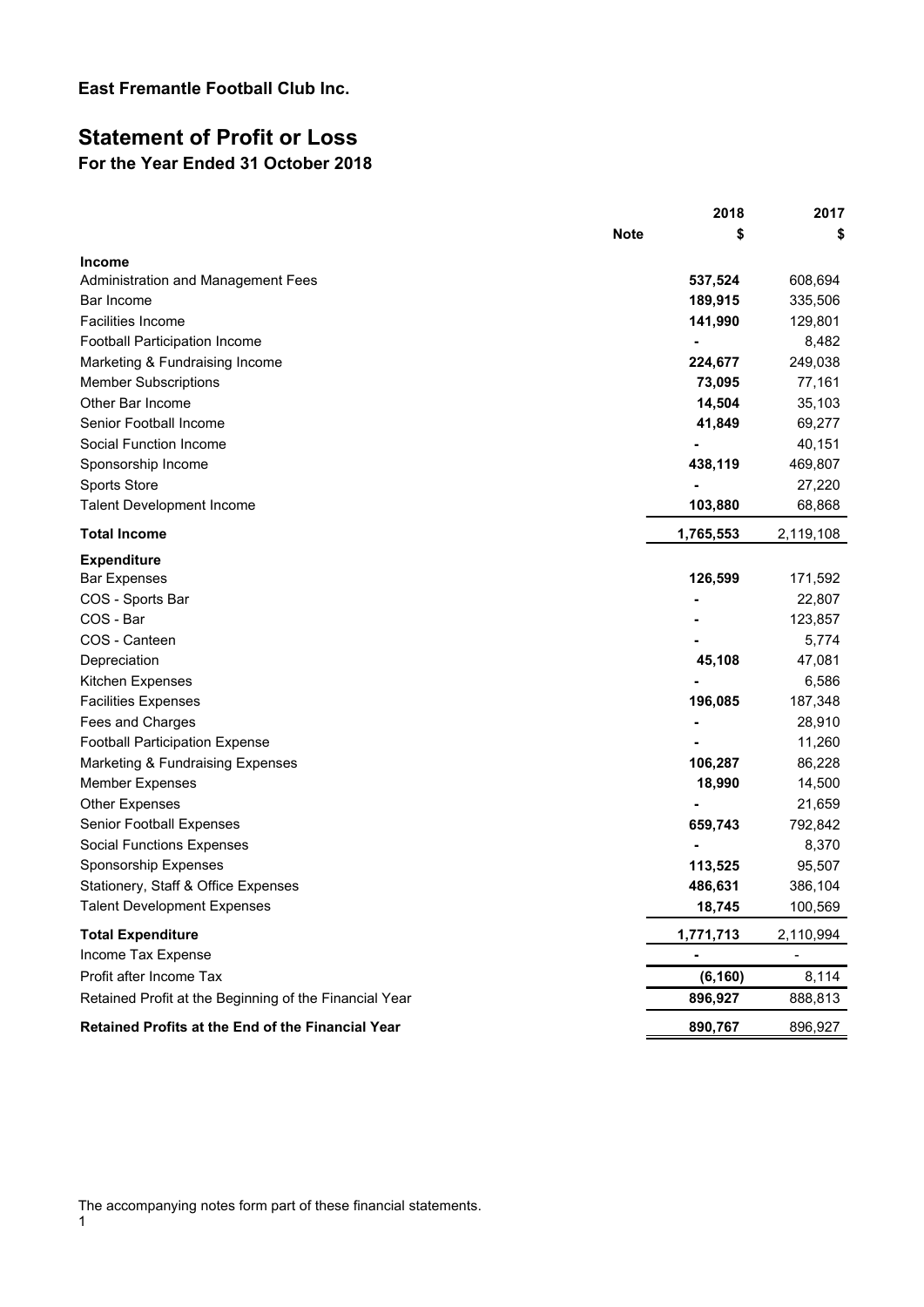# **Statement of Assets and Liabilities**

**31 October 2018**

|                                                                  |             | 2018              | 2017              |
|------------------------------------------------------------------|-------------|-------------------|-------------------|
|                                                                  | <b>Note</b> | \$                | \$                |
| <b>ASSETS</b>                                                    |             |                   |                   |
| <b>CURRENT ASSETS</b><br>Cash on Hand<br>Debtors and Receivables | 3           | 31,504<br>104,427 | 51,160<br>73,591  |
| <b>Other Current Assets</b>                                      |             | 800               | 800               |
| Stock on Hand                                                    |             | 32,241            | 39,844            |
| <b>TOTAL CURRENT ASSETS</b>                                      |             | 168,972           | 165,395           |
| <b>NON-CURRENT ASSETS</b><br>Property, Plant and Equipment       |             | 1,023,246         | 978,053           |
| <b>TOTAL NON-CURRENT ASSETS</b>                                  |             | 1,023,246         | 978,053           |
| <b>TOTAL ASSETS</b>                                              |             | 1,192,218         | 1,143,448         |
| <b>LIABILITIES</b>                                               |             |                   |                   |
| <b>CURRENT LIABILITIES</b><br><b>Credit Cards</b>                |             | 1,275             | (148)             |
| <b>Employee Entitlements</b>                                     |             | 60,140            | 67,527            |
| Finance Contract Liabilities - Current                           |             |                   | 5,652             |
| <b>GST Liabilities</b>                                           |             | 10,750            | 13,311            |
| <b>Payroll Liabilities</b><br>Trade & Sundry Creditors           |             | 1,471<br>149,161  | 28,131<br>132,047 |
| <b>TOTAL CURRENT LIABILITIES</b>                                 |             | 222,797           | 246,520           |
| <b>NON-CURRENT LIABILITIES</b>                                   |             |                   |                   |
| <b>TOTAL LIABILITIES</b>                                         |             | 222,797           | 246,520           |
| <b>TOTAL MEMBERS FUNDS</b>                                       |             | 969,421           | 896,928           |
| <b>MEMBERS' FUNDS</b><br><b>Accumulated Funds</b>                |             | 896,927           | 888,813           |
| <b>Asset Revaluation Reserve</b>                                 |             | 78,654            |                   |
| <b>Retained Profits</b>                                          |             | (6, 160)          | 8,114             |
| <b>NET ASSETS</b>                                                |             | 969,421           | 896,927           |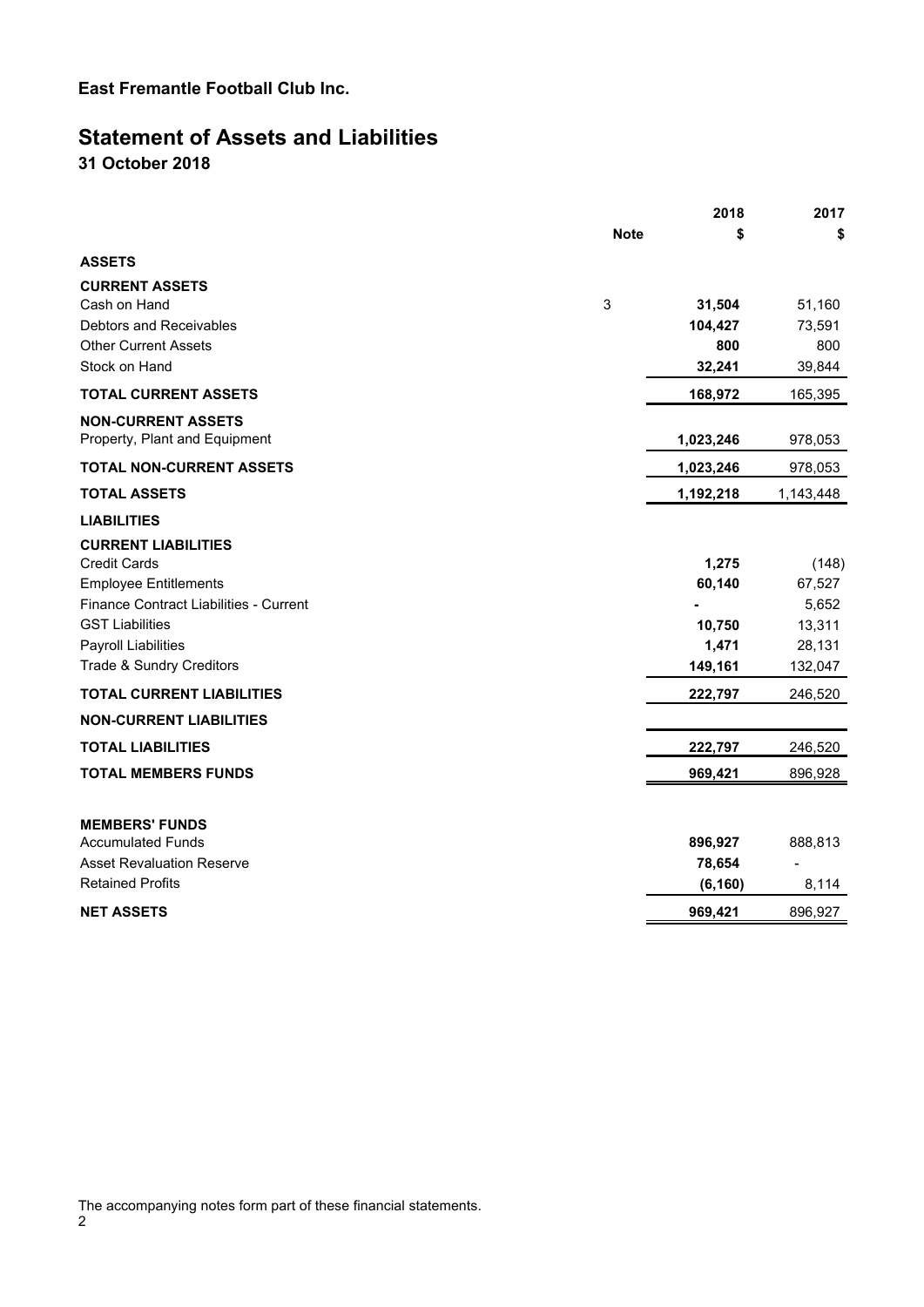# **Statement of Changes in Equity**

# **For the Year Ended 31 October 2018**

| 2018                               |
|------------------------------------|
| <b>Retained</b><br><b>Earnings</b> |
| \$                                 |
| 896,927                            |
| 78,654                             |
| (6, 160)                           |
| 969,421                            |
| 2017                               |
| <b>Retained</b><br><b>Earnings</b> |
| \$                                 |
| 888,814                            |
| 8,114                              |
| (1)                                |
| 896,927                            |
|                                    |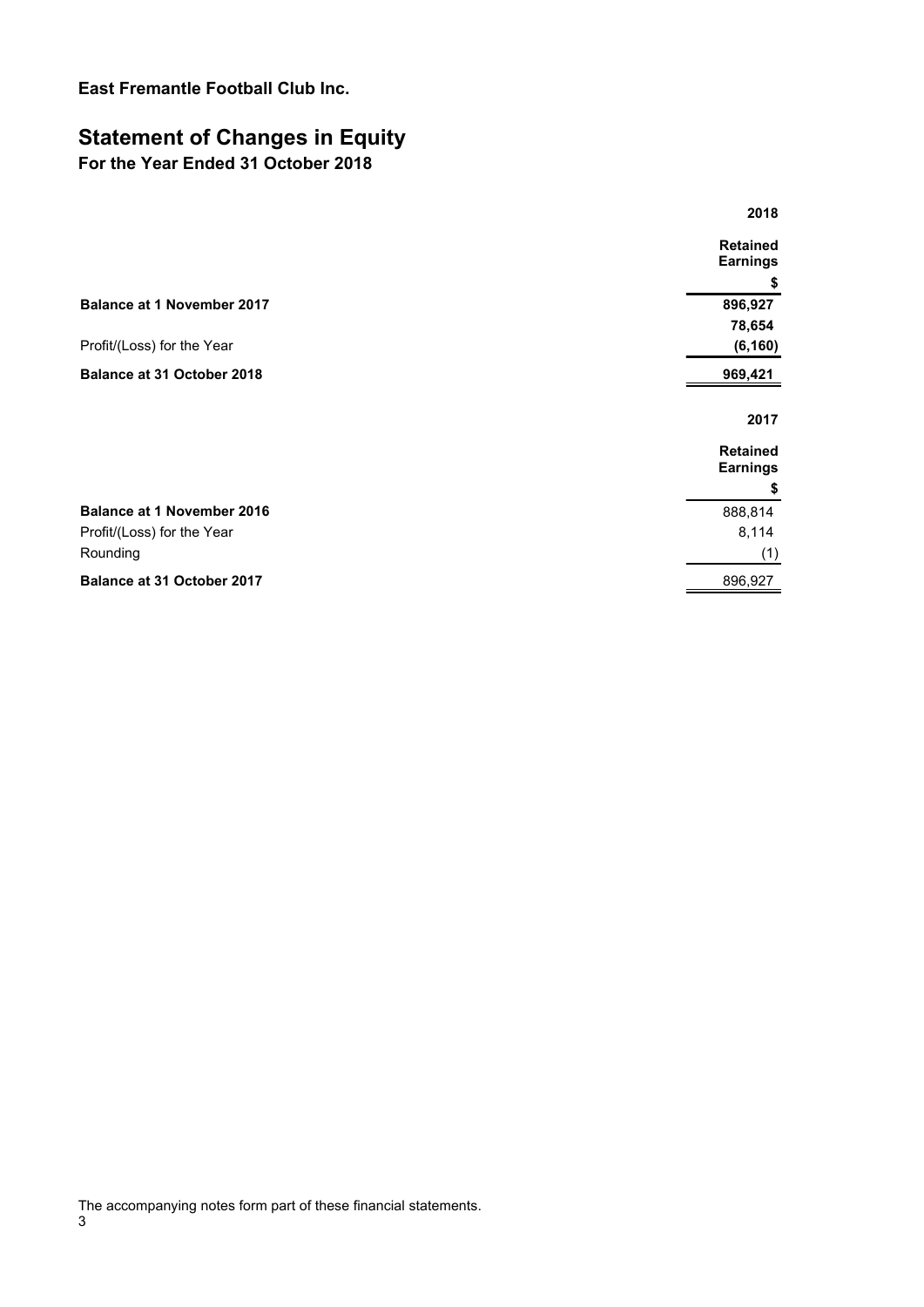# **Statement of Cash Flows**

### **For the Year Ended 31 October 2018**

|                                                            |             | 2018        | 2017        |
|------------------------------------------------------------|-------------|-------------|-------------|
|                                                            | <b>Note</b> | \$          | \$          |
| <b>CASH FLOWS FROM OPERATING ACTIVITIES:</b>               |             |             |             |
| Receipts from Marketing, Fundraising, Football and Patrons |             | 1,742,317   | 2,110,298   |
| Payments to Suppliers and Members                          |             | (1,743,251) | (2,061,582) |
| Interest Received                                          |             | 3           | 4           |
| <b>Interest Paid</b>                                       |             | (1, 426)    | (2,691)     |
| Net cash provided by/(used in) Operating Activities        | 4           | (2, 357)    | 46,029      |
|                                                            |             |             |             |
| <b>CASH FLOWS FROM INVESTING ACTIVITIES:</b>               |             |             |             |
| Payments for Property, Plant and Equipment                 |             | (11, 647)   | (22, 697)   |
| Net cash used by Investing Activities                      |             | (11, 647)   | (22, 697)   |
|                                                            |             |             |             |
| <b>CASH FLOWS FROM FINANCING ACTIVITIES:</b>               |             |             |             |
| Repayment of Borrowings                                    |             | (5,652)     | (8,362)     |
| Net cash used by Financing Activities                      |             | (5,652)     | (8, 362)    |
|                                                            |             |             |             |
| Net increase/(decrease) in Cash and Cash Equivalents held  |             | (19, 656)   | 14,970      |
| Cash and Cash Equivalents at Beginning of Year             |             | 51,160      | 36,190      |
| Cash and Cash Equivalents at End of Financial Year         | 3           | 31,504      | 51,160      |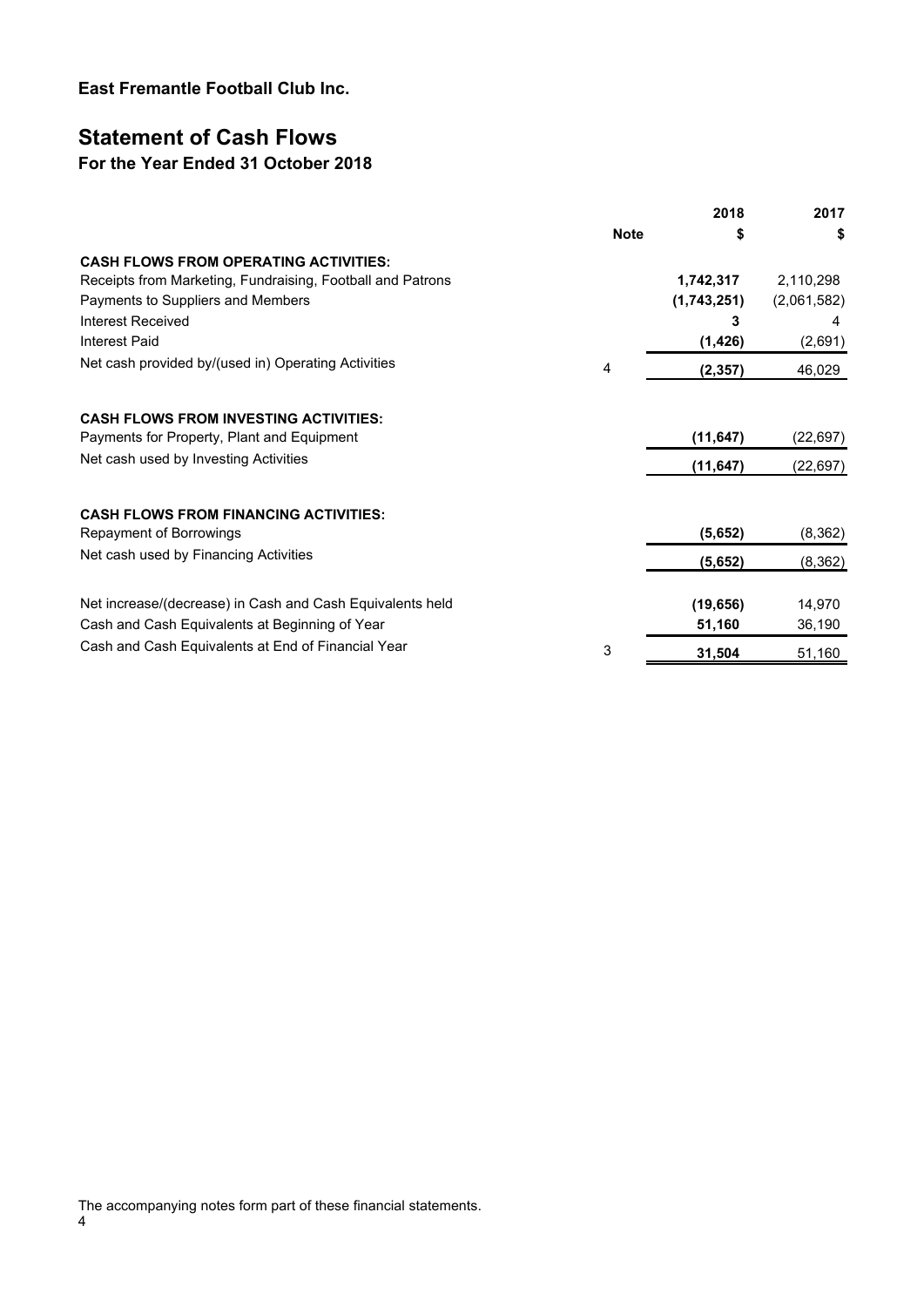# **Notes to the Financial Statements For the Year Ended 31 October 2018**

*The financial statements cover East Fremantle Football Club Inc. as an individual entity. East Fremantle Football Club Inc. is a not-for-profit Association incorporated in Western Australia under the Associations Incorporation Act (WA) 2015 (the Act').*

The functional and presentation currency of East Fremantle Football Club Inc. is Australian dollars.

Comparatives are consistent with prior years, unless otherwise stated.

#### **1 Basis of Preparation**

In the opinion of the Committee of Management, the Association is not a reporting entity since there are unlikely to exist users of the financial report who are not able to command the preparation of reports tailored so as to satisfy specifically all of their information needs. These special purpose financial statements have been prepared to meet the reporting requirements of the Act.

The financial statements have been prepared in accordance with the recognition and measurement requirements of the Australian Accounting Standards and Accounting Interpretations, and the disclosure requirements of AASB 101 *Presentation of Financial Statements*, AASB 107 *Statement of Cash Flows*, AASB 108 *Accounting Policies*, *Changes in Accounting Estimates and Errors* and AASB 1054 *Australian Additional Disclosures*.

#### **2 Summary of Significant Accounting Policies**

#### **(a) Income Tax**

The Association is exempt from income tax under Division 50 of the *Income Tax Assessment Act 1997*.

#### **(b) Leases**

Lease payments for operating leases, where substantially all of the risks and benefits remain with the lessor, are charged as expenses on a straight-line basis over the life of the lease term.

Lease incentives under operating leases are recognised as a liability and amortised on a straight-line basis over the life of the lease term.

#### **(c) Revenue and Other Income**

Revenue is recognised when the amount of the revenue can be measured reliably, it is probable that economic benefits associated with the transaction will flow to the Association and specific criteria relating to the type of revenue as noted below, has been satisfied.

Revenue is measured at the fair value of the consideration received or receivable and is presented net of returns, discounts and rebates.

All revenue is stated net of the amount of goods and services tax (GST).

#### **Sale of Goods**

Revenue is recognised on transfer of goods to the customer as this is deemed to be the point in time when risks and rewards are transferred and there is no longer any ownership or effective control over the goods.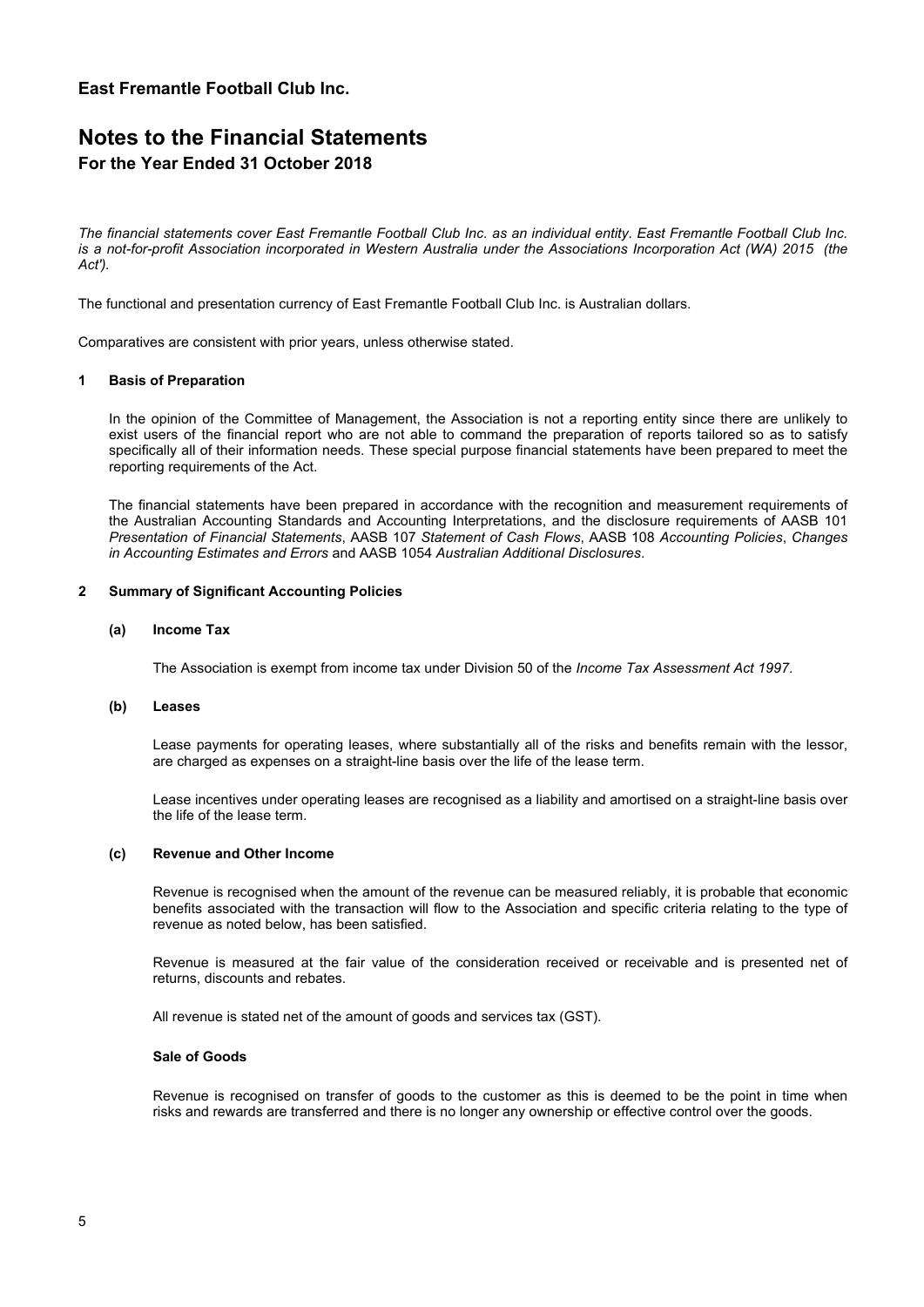### **Notes to the Financial Statements For the Year Ended 31 October 2018**

# **2 Summary of Significant Accounting Policies**

#### **(c) Revenue and Other Income**

#### **Subscriptions**

Revenue from the provision of membership subscriptions is recognised on a straight line basis over the financial year.

#### **Other Income**

Other income is recognised on an accruals basis when the Association is entitled to it.

#### **(d) Goods and Services Tax (GST)**

Revenues, expenses and assets are recognised net of the amount of GST, except where the amount of GST incurred is not recoverable from the Australian Tax Office. In these circumstances, the GST is recognised as part of the cost of acquisition of the asset or as part of an item of the expense. Receivables and payables in the statement of financial position are shown inclusive of GST.

#### **(e) Inventories**

Inventories are measured at the lower of cost and net realisable value. Cost of inventory is determined using the first-in-first-out basis and is net of any rebates and discounts received.

#### **(f) Property, plant and equipment**

Each class of property, plant and equipment is carried at cost or fair value less, where applicable, any accumulated depreciation and impairment.

#### **Depreciation**

Property, plant and equipment, excluding freehold land, is depreciated on a straight-line basis over the assets useful life to the Association, commencing when the asset is ready for use.

Leased assets and leasehold improvements are amortised over the shorter of either the unexpired period of the lease or their estimated useful life.

#### **(g) Cash and Cash Equivalents**

Cash and cash equivalents comprises cash on hand, demand deposits and short-term investments which are readily convertible to known amounts of cash and which are subject to an insignificant risk of change in value.

#### **(h) Provisions**

Provisions are recognised when the Association has a legal or constructive obligation, as a result of past events, for which it is probable that an outflow of economic benefits will result and that outflow can be reliably measured.

Provisions are measured at the present value of management's best estimate of the outflow required to settle the obligation at the end of the reporting period. The discount rate used is a pre-tax rate that reflects current market assessments of the time value of money and the risks specific to the liability. The increase in the provision due to the unwinding of the discount is taken to finance costs in the statement of profit or loss.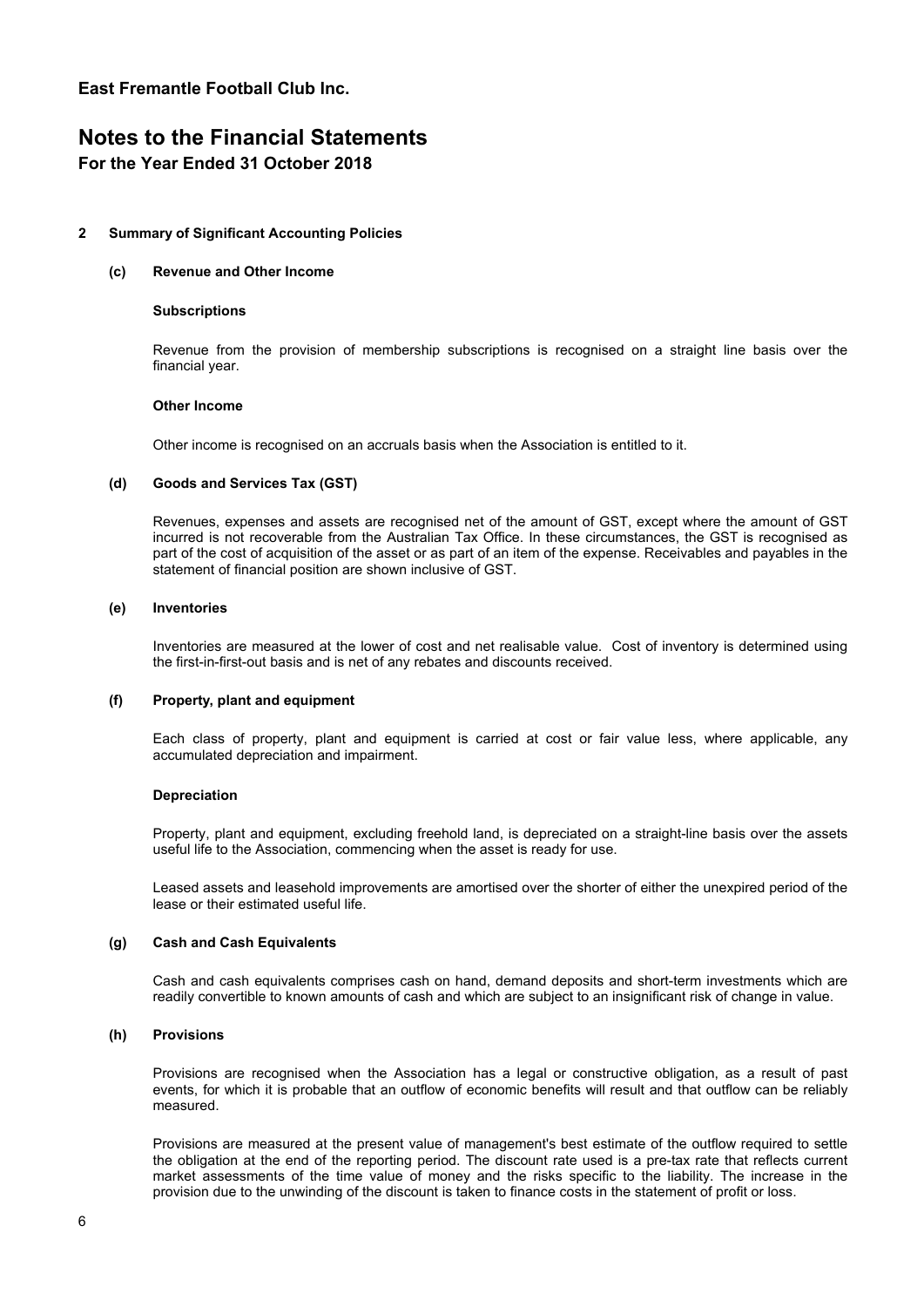# **Notes to the Financial Statements**

**For the Year Ended 31 October 2018**

#### **3 Cash and Cash Equivalents**

|                                        | 2018   | 2017   |
|----------------------------------------|--------|--------|
|                                        | S      | S.     |
| Cash at Bank and in Hand               | 12.830 | 6.199  |
| Bendigo Cheque Account                 | 6.726  | 17.521 |
| <b>Bankwest Cheque Account</b>         | 11.948 | 27.440 |
| <b>Total Cash and Cash Equivalents</b> | 31.504 | 51,160 |

#### **4 Cash Flow Information**

#### **(a) Reconciliation of result for the year to cashflows from Operating Activities**

| Reconciliation of net income to net cash provided by operating activities: |           |         |
|----------------------------------------------------------------------------|-----------|---------|
|                                                                            | 2018      | 2017    |
|                                                                            | S         | \$      |
| Profit for the year                                                        | (6, 160)  | 8,114   |
| Cash flows excluded from profit attributable to operating<br>activities    |           |         |
| Non-cash flows in profit:                                                  |           |         |
| - depreciation                                                             | 45,108    | 47,081  |
| Changes in assets and liabilities:                                         |           |         |
| - (increase)/decrease in trade and other receivables                       | (30, 836) | 598     |
| - (increase)/decrease in inventories                                       | 7,603     | (9,404) |
| - increase/(decrease) in trade and other payables                          | 17,114    | (8,253) |
| - increase/(decrease) in other liabilities                                 | 1,423     |         |
| - increase/(decrease) in deferred taxes payable                            | (2, 562)  |         |
| - increase/(decrease) in provisions                                        | (7, 387)  | 7,893   |
| - increase/(decrease) in employee benefits                                 | (26, 660) |         |
| Cashflow from operations                                                   | (2,357)   | 46,029  |

#### **5 Events after the end of the Reporting Period**

The financial report was authorised for issue on 23 November 2018 by the Board of Directors.

No matters or circumstances have arisen since the end of the financial year which significantly affected or may significantly affect the operations of the Association, the results of those operations or the state of affairs of the Association in future financial years.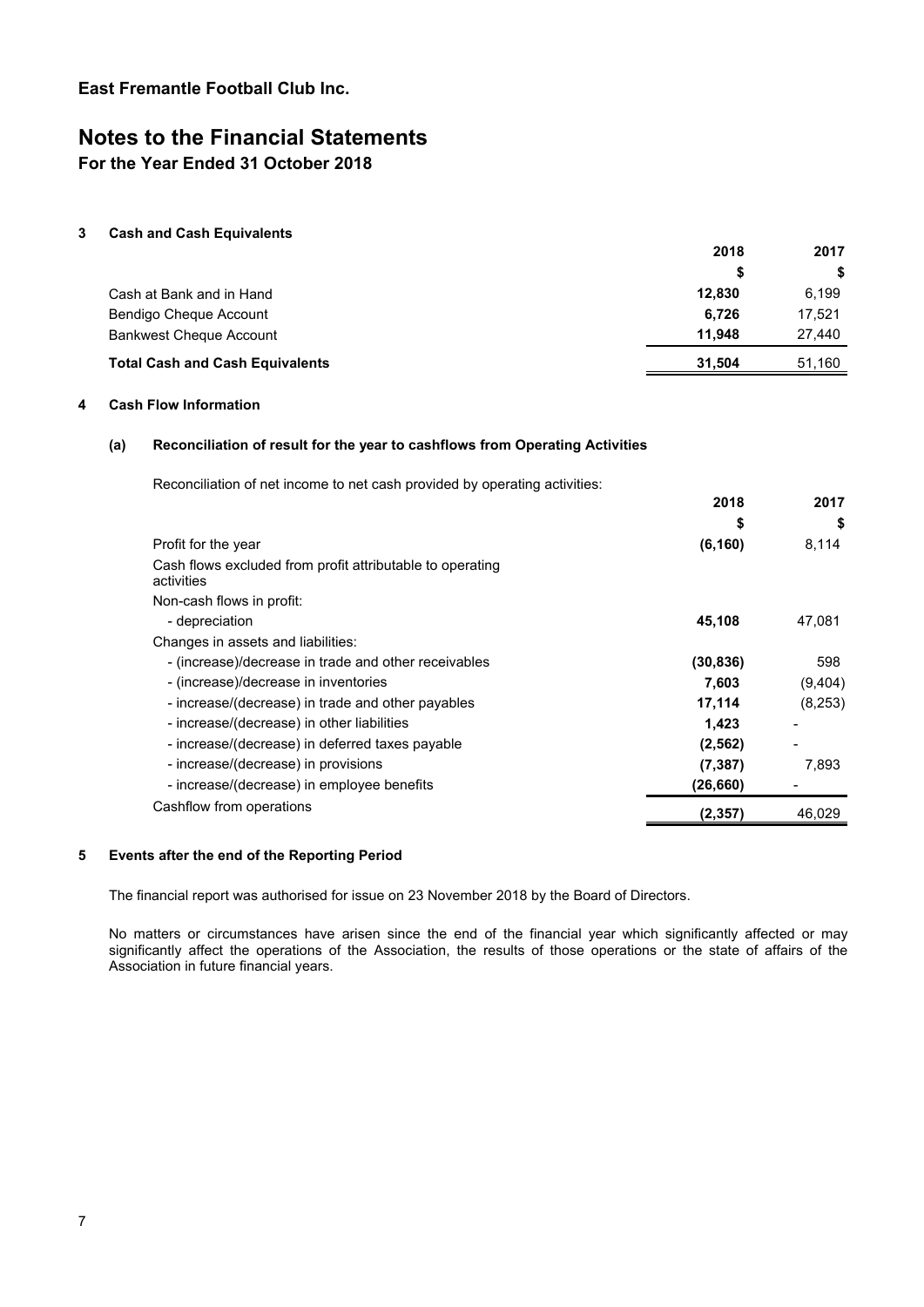### **Notes to the Financial Statements For the Year Ended 31 October 2018**

#### **6 Auditors' Remuneration**

**Audit Services**

|                                                  | 2018  | 2017  |
|--------------------------------------------------|-------|-------|
|                                                  |       | \$    |
| Auditors of the Association -<br>Francis A Jones | 4.200 | 4.200 |
| <b>Total Auditors' Remuneration</b>              | 4.200 | 4.200 |

#### **7 Going Concern**

In preparing the Financial Report the Board annually makes an assessment of the ability of the Club to continue as a going concern. The ability of the Club to meet its operational commitments is dependent in part on the continued support of the Western Australian Football Commission (WAFC) and major sponsors.

The financial statements have been prepared on the basis that the club will continue as a going concern; however the club's year end current liabilities exceeded the association's current assets.

The Board is confident that the Club will receive continued support from WAFC and major sponsors at a similar or increased level to the current year.

The Football Club plans to increase income and cut costs by performing the following –

- Confirming WAFC Grants & Sponsorship commitments are met for the 2018 season.
- All major sponsors have re-signed for the 2018 season.
- Due to changes in administration of the sport, WAFC will be covering expenditure associated with Talent Development and costs within the Football Area in 2018.
- The Club will continue to look at cost savings in the Bar and Hospitality areas, in order to reduce wages and service fees.
- The Club is seeking funding assistance from East Fremantle Town Council & WA Football Commission to cover necessary maintenance and upgrade expenses.

The directors have indicated the existence of a material uncertainty that may cast significant doubt about the association's ability to continue as a going concern if the above plans are not followed.

Should the association be unable to continue as a going concern it may be required to realise its assets and extinguish its liabilities other than in the normal course of business and at amounts different to those stated in the financial statements.

#### **8 Association Details**

The registered office and principle place of the business of the association is: East Fremantle Football Club Inc. Cnr Moss & Marmion Streets, East Fremantle WA 6158 East Fremantle WA 6158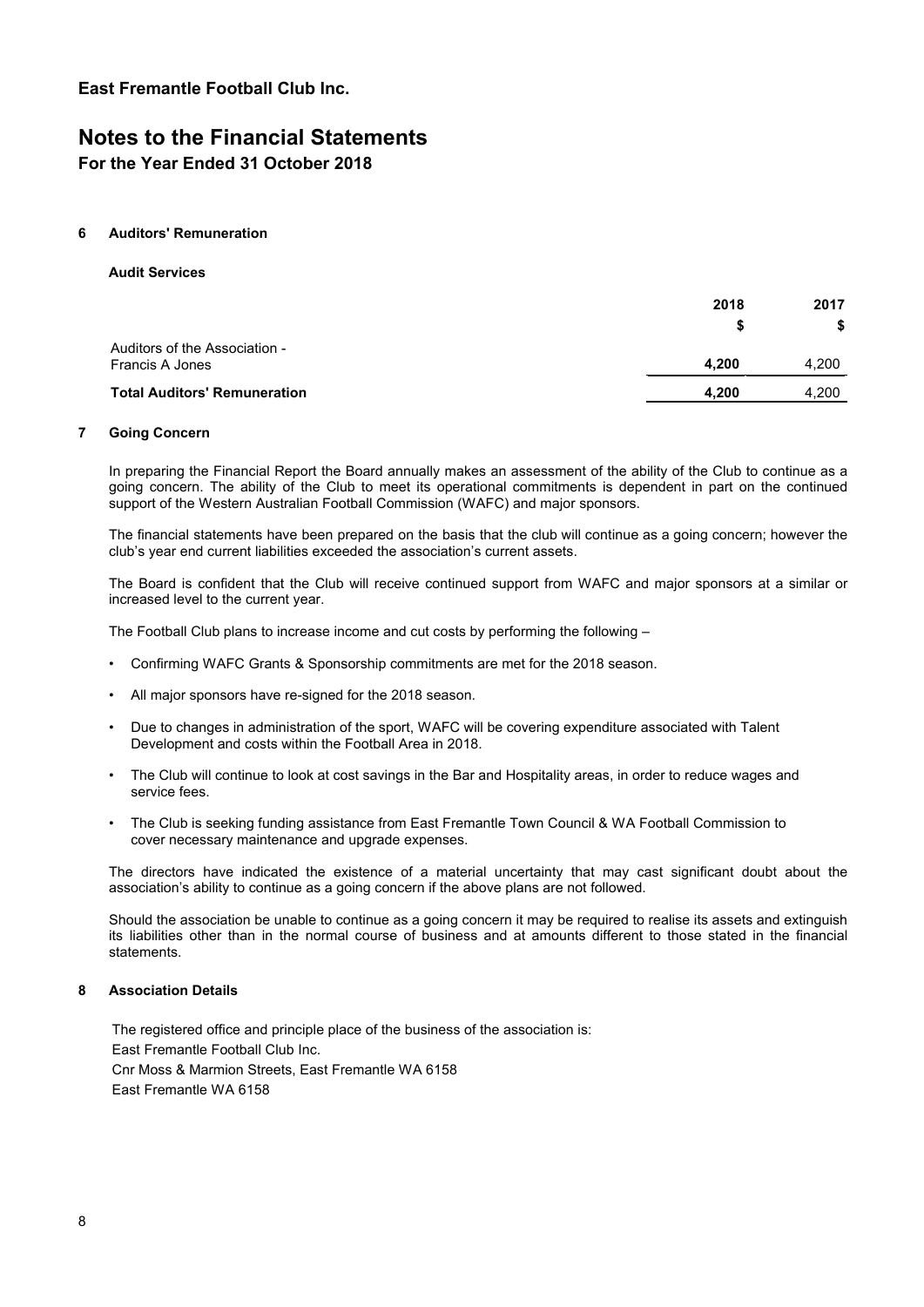### **Directors' Declaration**

The committee has determined that the Association is not a reporting entity and that this special purpose financial report should be prepared in accordance with the accounting policies outlined in Note 2 to the financial statements.

In the opinion of the committee the financial report as set out on pages 1 - 6:

- Presents fairly the financial position of East Fremantle Football Club Inc. as at 31 October 2018 and its performance  $1.$ for the year ended on that date.
- At the date of this statement, there are reasonable grounds to believe that East Fremantle Football Club Inc. will be  $2.$ able to pay its debts as and when they fall due.

This statement is made in accordance with a resolution of the committee and is signed for and on behalf of the committee by:

President.... 

CEO ..............

day of *Nowender* Dated this 23 2018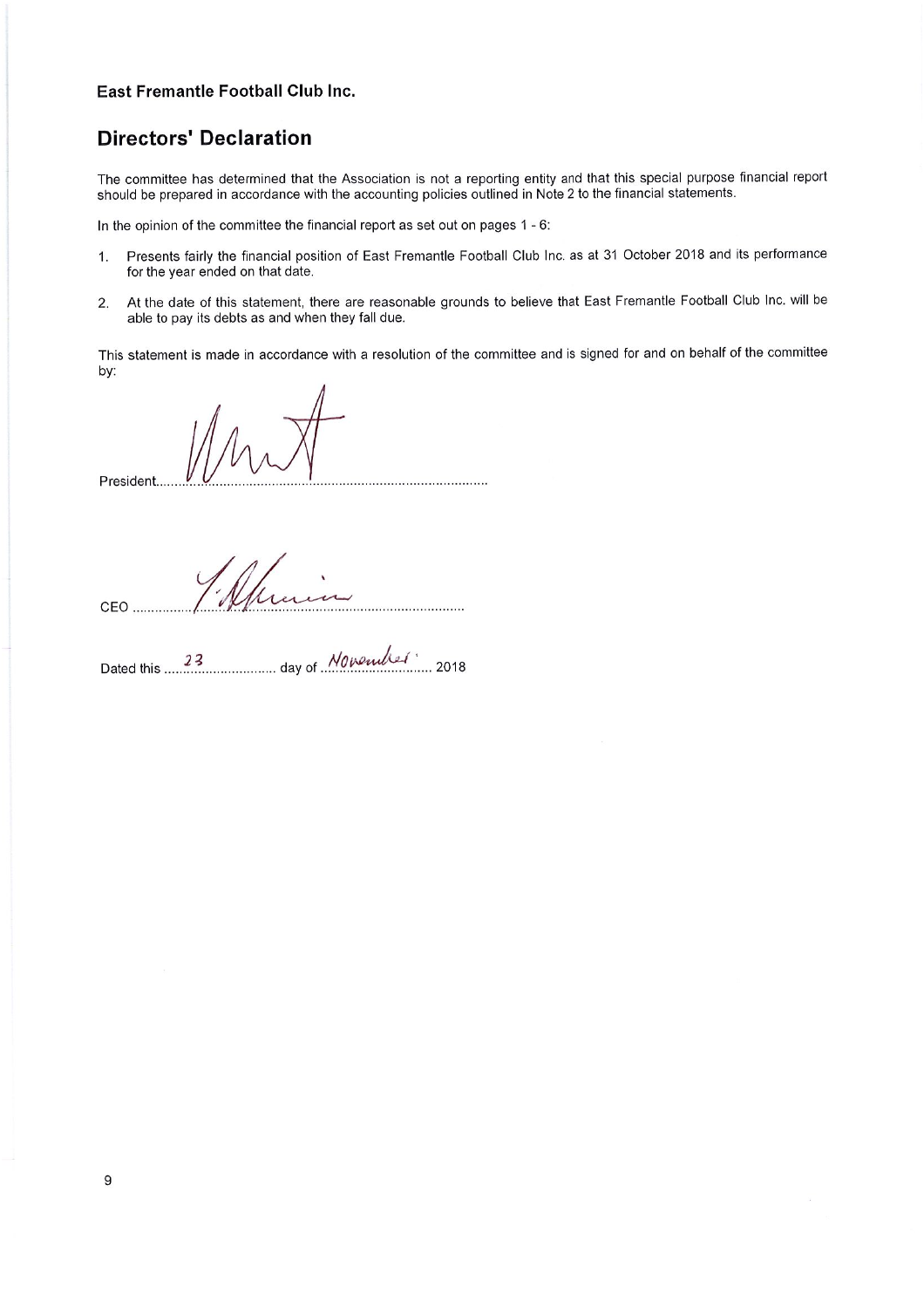

# **Independent Audit Report to the members of East Fremantle Football Club Inc.**

#### **Report on the Audit of the Financial Report**

#### **Opinion**

We have audited the financial report of East Fremantle Football Club Inc. (the association), which comprises the statement of financial position as at 31 October 2018, the statement of profit or loss, the statement of changes in equity and the statement of cash flows for the year then ended, and notes to the financial statements, including a summary of significant accounting policies, and the directors' declaration.

In our opinion, the accompanying financial report of the association is in accordance with the Associations Incorporation Act (WA) 2015, including:

- (i) giving a true and fair view of the association's financial position as at 31 October 2018 and of its financial performance for the year ended; and
- (ii) complying with Australian Accounting Standards and the Associations Incorporation Act (WA) 2015.

#### **Basis for Opinion**

We conducted our audit in accordance with Australian Auditing Standards. Our responsibilities under those standards are further described in the Auditor's Responsibilities for the Audit of the Financial Report section of our report. We are independent of the association in accordance with the auditor independence requirements of the Associations Incorporation Act (WA) 2015 and the ethical requirements of the Accounting Professional and Ethical Standards Board's APES 110 Code of Ethics for Professional Accountants (the Code) that are relevant to our audit of the financial report in Australia. We have also fulfilled our other ethical responsibilities in accordance with the Code.

We confirm that the independence declaration required by the Associations Incorporation Act (WA) 2015, which has been given to the directors of the association, would be in the same terms if given to the directors as at the time of this auditor's report.

We believe that the audit evidence we have obtained is sufficient and appropriate to provide a basis for our opinion.

#### **Emphasis of Matter**

Without qualifying our opinion, we draw attention to Note 9 of the financial statements which indicated that the club incurred a net operating loss of \$6,160 during the year ended 31 October 2018 and, the club's current liabilities still exceed its current assets by \$53,825. These conditions indicate the existence of a material uncertainty that may cast doubt about the club's ability to continue as a going concern and therefore the club may be unable to realise its assets and discharge its liabilities in the normal course of business